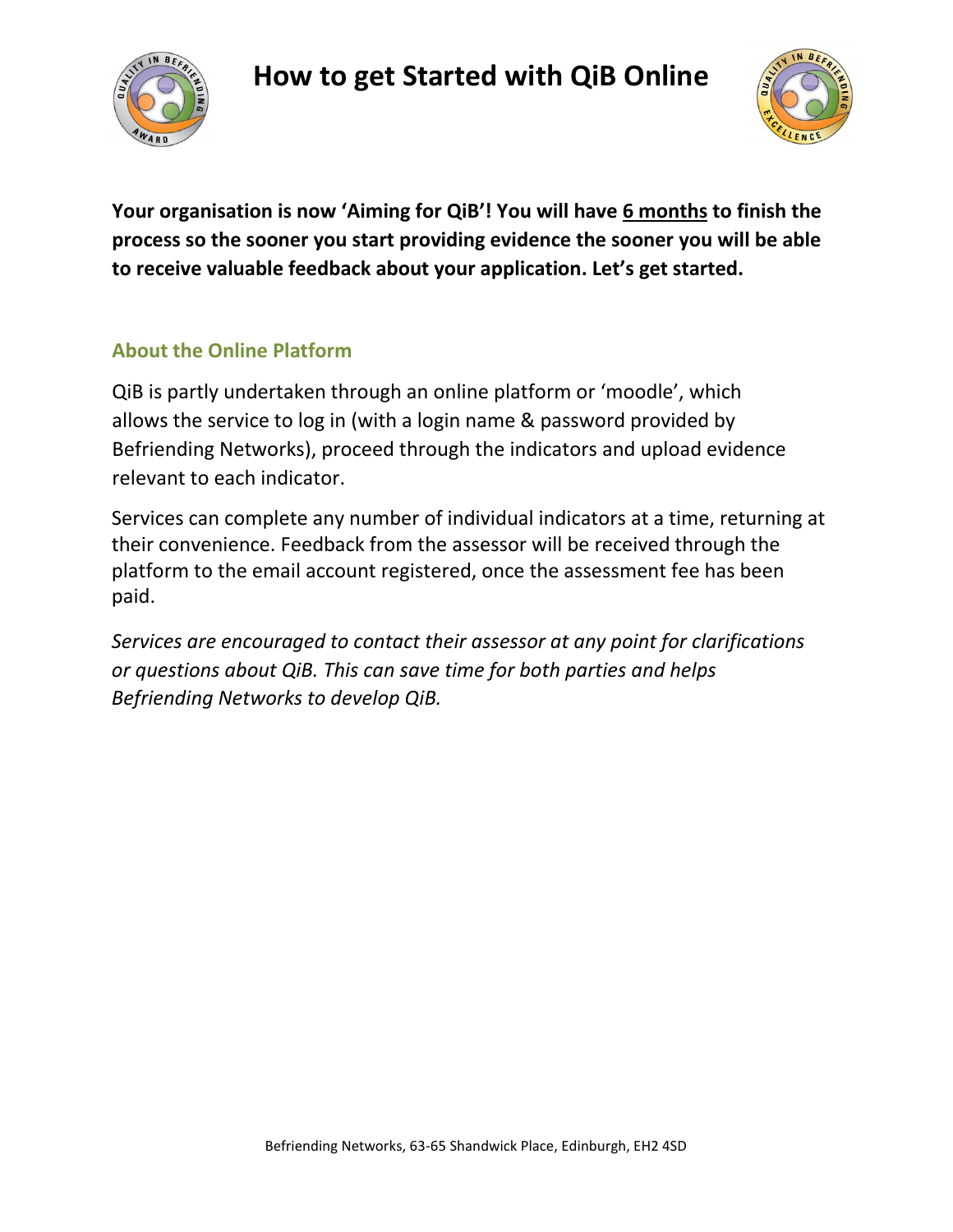



#### **Hints & Tips**

*Hint 1*: *Satisfying QiB Indicators and GDPR Compliance*

As a general rule, QiB's indicators are asking two types of questions:

- #1 "Do you have a policy on….?" which demonstrates the service intention in a particular area
- #2 "Do you do……?" which is asking for proof that the practice occurs.

For all the #2 type indicators, a policy/procedure or a blank template will not achieve the indicator as these only show intentions. Completed, "live" casework examples, suitably redacted are needed. (See Appendix on GDPR compliance for more information and ensure that all evidence is suitably redacted).

### *Hint 2: About the Evidence*

Some pieces of evidence may satisfy more than one indicator. Several indicators need more than one piece of evidence to be fully demonstrated. Where indicated, the service should ensure that a submitted document had been reviewed within the stated time frame (policies within the last 3 years and live examples within the last 12 months). **10 Files** maximum per indicator can be uploaded with a combined data size of **1MB**.

## *Hint 3*: *Use of 'Free Text' Boxes on the Online Platform*

There is a free text box attached to each indicator to upload links if evidence is online or it can be used to reference page numbers or sections of uploaded evidence. Please resist including large/long explanations as narrative statements cannot be taken into account. If you are unsure about what an indicator is looking for, speak to your assessor for guidance before submitting.

## *Hint 4: Format of Evidence*

The platform supports uploads in the form of Word, pdf, Xcel, jpeg files. If your evidence exists in a different form, please convert it to one of the above, otherwise we are unable to access the file type.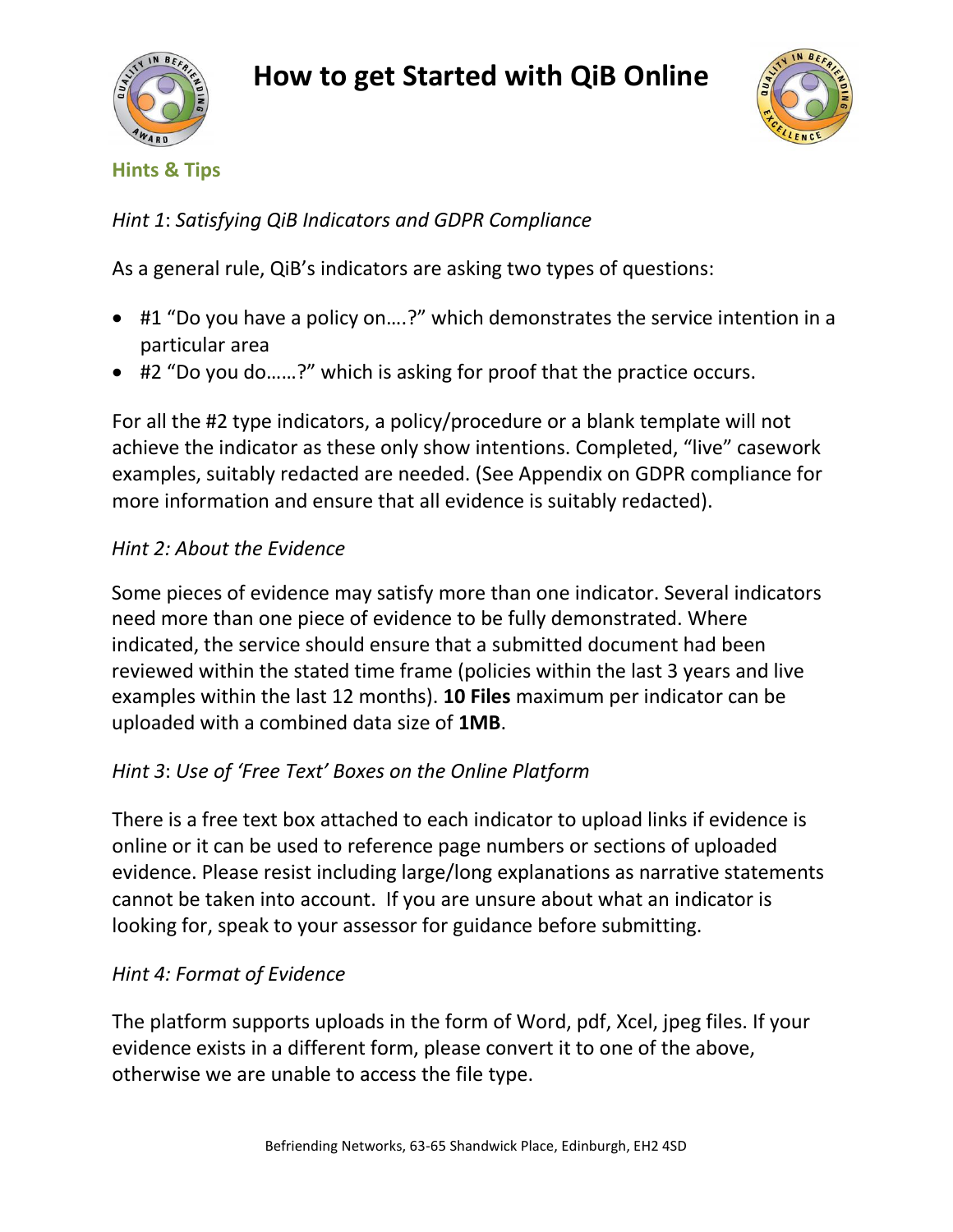



 **Using the Online Platform**

Step 1: Log into [https://onlinelearning.befriending.co.uk/](https://onlinelearning.befriending.co.uk/ ) with the username and password provided.

**Step 2**: The course **Quality in Befriending/ Online indicators** will appear on your Dashboard. For Reaccreditation the course will be **QIB Reaccreditation.** For QIB Excellence the course will be **QIB Excellence**.

**Step 3**: When you are ready to start uploading information, click on the desired QiB Practice Area.

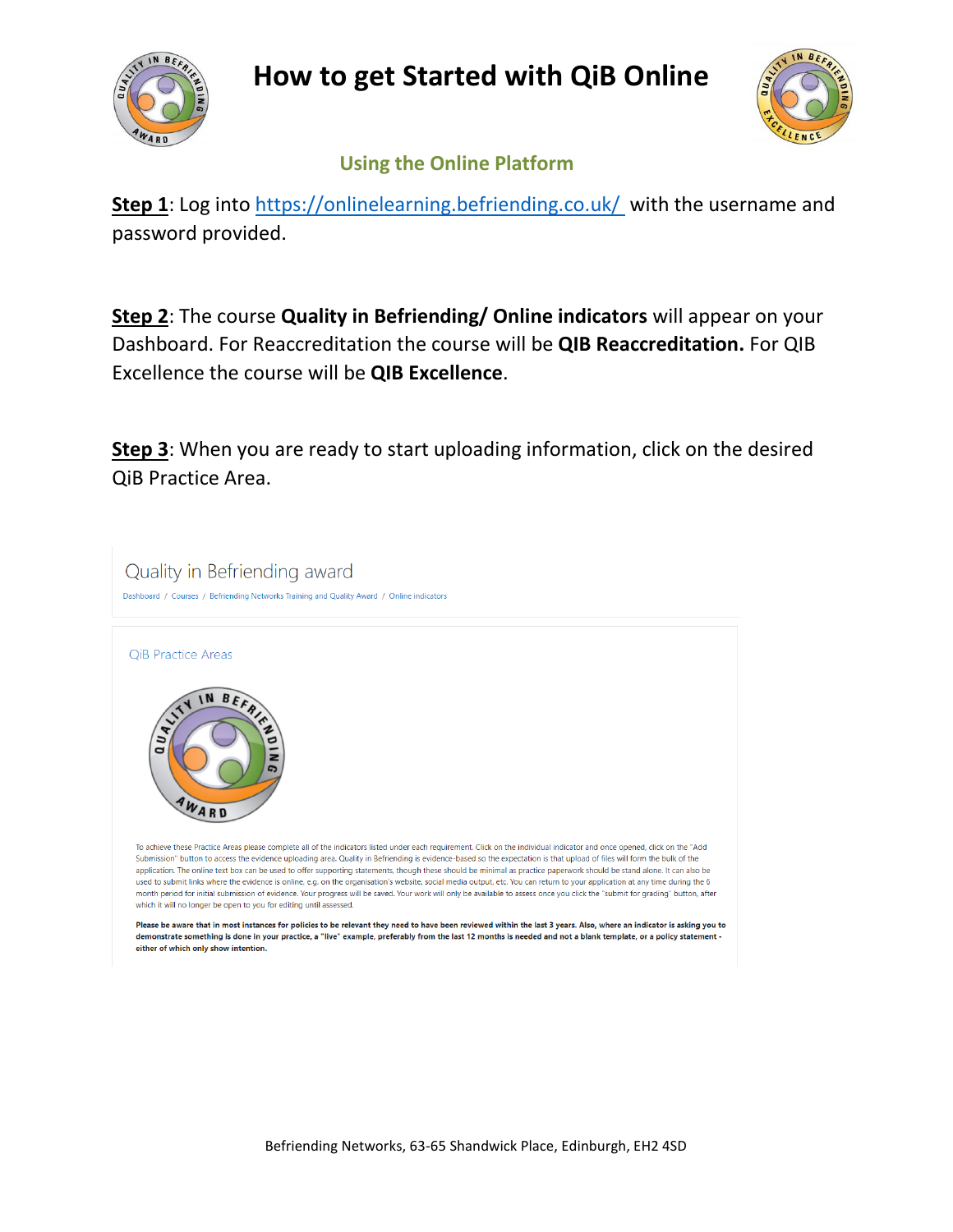



### **Step 4**: Click on an Indicator.

# The service The service is clear about its aims and has ensured the foundations are in place for good service delivery. Indicator 1 Indicator 2 Indicator 3 Indicator 4 Indicator 5 Indicator 6 Indicator 7

### Policies and Procedures

The service has developed a policy and procedural framework as a basis for its practice.

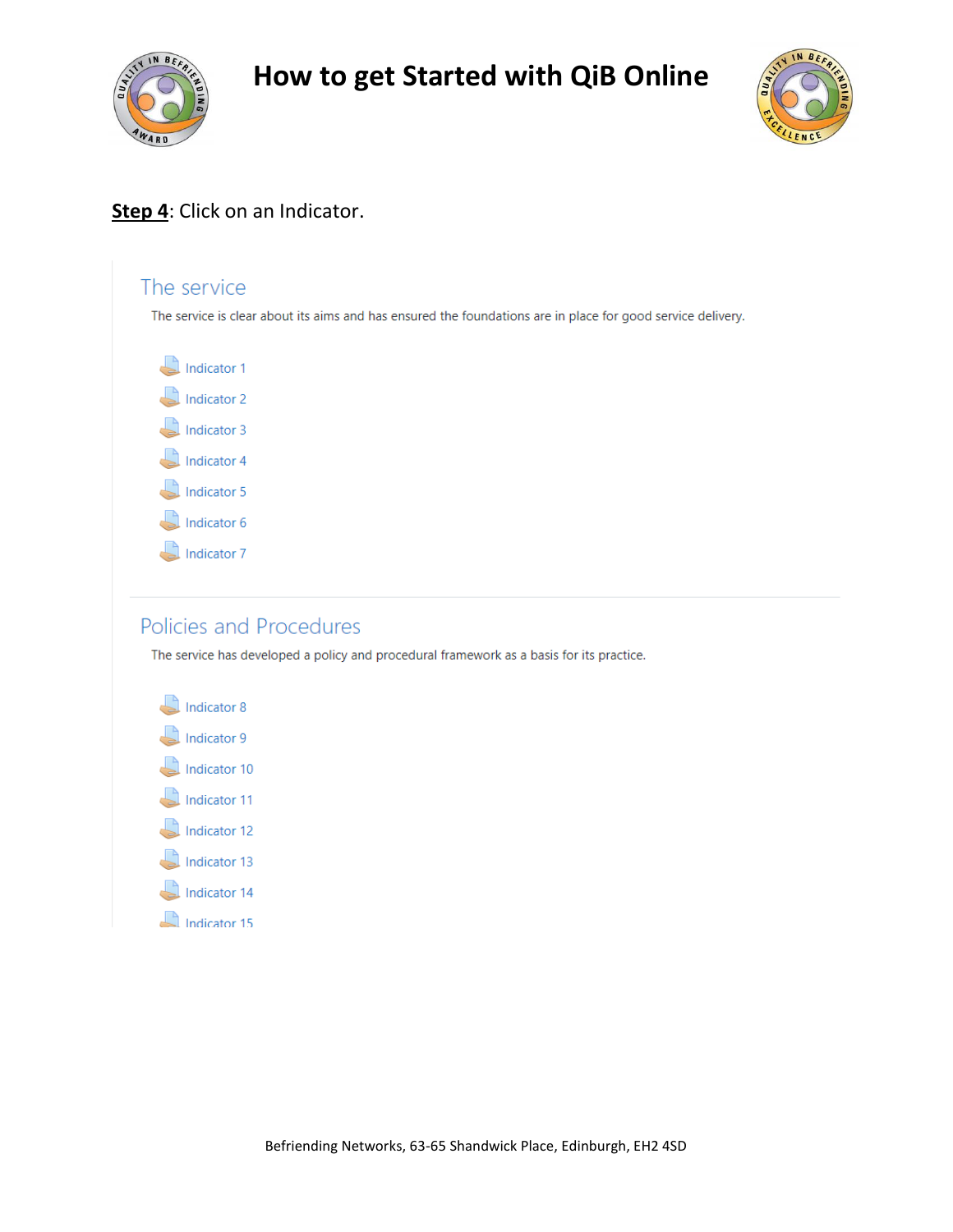



# **Step 5**: Click on the [circled] 'Add Submission' button to upload evidence.

| <b>←</b> Online indicators       | Quality in Befriending award                                                                                                                                                                          |                                     |  |
|----------------------------------|-------------------------------------------------------------------------------------------------------------------------------------------------------------------------------------------------------|-------------------------------------|--|
| <b>U</b> Badges                  | Dashboard / My courses / Online indicators / The service / Indicator 1                                                                                                                                |                                     |  |
| <b>■</b> Competencies            |                                                                                                                                                                                                       |                                     |  |
| <b>ED</b> Grades                 | Indicator 1                                                                                                                                                                                           |                                     |  |
| OiB Practice Areas               | The service can demonstrate a management committee/Board of trustees who leads the strategic development of the organisation and is legally re<br>service activity or/and at a team strategy meeting. |                                     |  |
| $\Box$ The service               |                                                                                                                                                                                                       |                                     |  |
| <b>Confidence</b> and Procedures | Submission status                                                                                                                                                                                     |                                     |  |
| □ Staff Management               |                                                                                                                                                                                                       |                                     |  |
| Monitoring and Evaluation        | <b>Attempt number</b>                                                                                                                                                                                 | This is attempt 1.                  |  |
| <b>®</b> Dashboard               | <b>Submission</b><br>status                                                                                                                                                                           | No attempt                          |  |
| <sup>«</sup> Site home           | <b>Grading status</b>                                                                                                                                                                                 | Not graded                          |  |
| <sup>兰</sup> Calendar            | <b>Last modified</b>                                                                                                                                                                                  | ٠                                   |  |
| Private files                    | <b>Submission</b><br>comments                                                                                                                                                                         | $\triangleright$ Comments (0)       |  |
| My courses                       |                                                                                                                                                                                                       |                                     |  |
| <b>Conline indicators</b>        |                                                                                                                                                                                                       |                                     |  |
|                                  |                                                                                                                                                                                                       | Add submission                      |  |
|                                  |                                                                                                                                                                                                       | You have not made a submission yet. |  |
|                                  |                                                                                                                                                                                                       |                                     |  |

**Step 6**: Drag and Drop your file(s) into the box [next to arrow]. When the file appears in the box, click 'Save Changes' [circled].

| Indicator 1                                         |                                                                                                                                                                                                                                                                              |                                                                                                                                                                                                                                |                                                     |
|-----------------------------------------------------|------------------------------------------------------------------------------------------------------------------------------------------------------------------------------------------------------------------------------------------------------------------------------|--------------------------------------------------------------------------------------------------------------------------------------------------------------------------------------------------------------------------------|-----------------------------------------------------|
| service activity or/and at a team strategy meeting. |                                                                                                                                                                                                                                                                              | The service can demonstrate a management committee/Board of trustees who leads the strategic development of the organisation and is legally responsible for its activities. There is Trustee/Board involvement, either at an e |                                                     |
| Online text                                         | $A \bullet \quad B \quad I \quad \equiv \quad \equiv \quad \  \  \, \otimes \quad \  \  \, \boxtimes \quad \  \  \, \boxtimes \quad \  \  \, \boxtimes \quad \  \  \, \otimes \quad \  \  \, \bullet \quad \  \  \, \circ \quad \  \  \, \bullet$<br>$\overline{\mathbf{u}}$ |                                                                                                                                                                                                                                |                                                     |
|                                                     |                                                                                                                                                                                                                                                                              |                                                                                                                                                                                                                                |                                                     |
|                                                     | ٠                                                                                                                                                                                                                                                                            |                                                                                                                                                                                                                                |                                                     |
|                                                     |                                                                                                                                                                                                                                                                              |                                                                                                                                                                                                                                |                                                     |
| File submissions                                    |                                                                                                                                                                                                                                                                              |                                                                                                                                                                                                                                | Maximum file size: 1MB, maximum number of files: 10 |
|                                                     | <b>E</b> Files                                                                                                                                                                                                                                                               |                                                                                                                                                                                                                                | $\mathbf{m} \equiv \mathbf{b}$                      |
|                                                     |                                                                                                                                                                                                                                                                              |                                                                                                                                                                                                                                |                                                     |
|                                                     |                                                                                                                                                                                                                                                                              | You can drag and drop files here to add them.                                                                                                                                                                                  |                                                     |
|                                                     | Save changes<br>Cancel                                                                                                                                                                                                                                                       |                                                                                                                                                                                                                                |                                                     |

Befriending Networks, 63-65 Shandwick Place, Edinburgh, EH2 4SD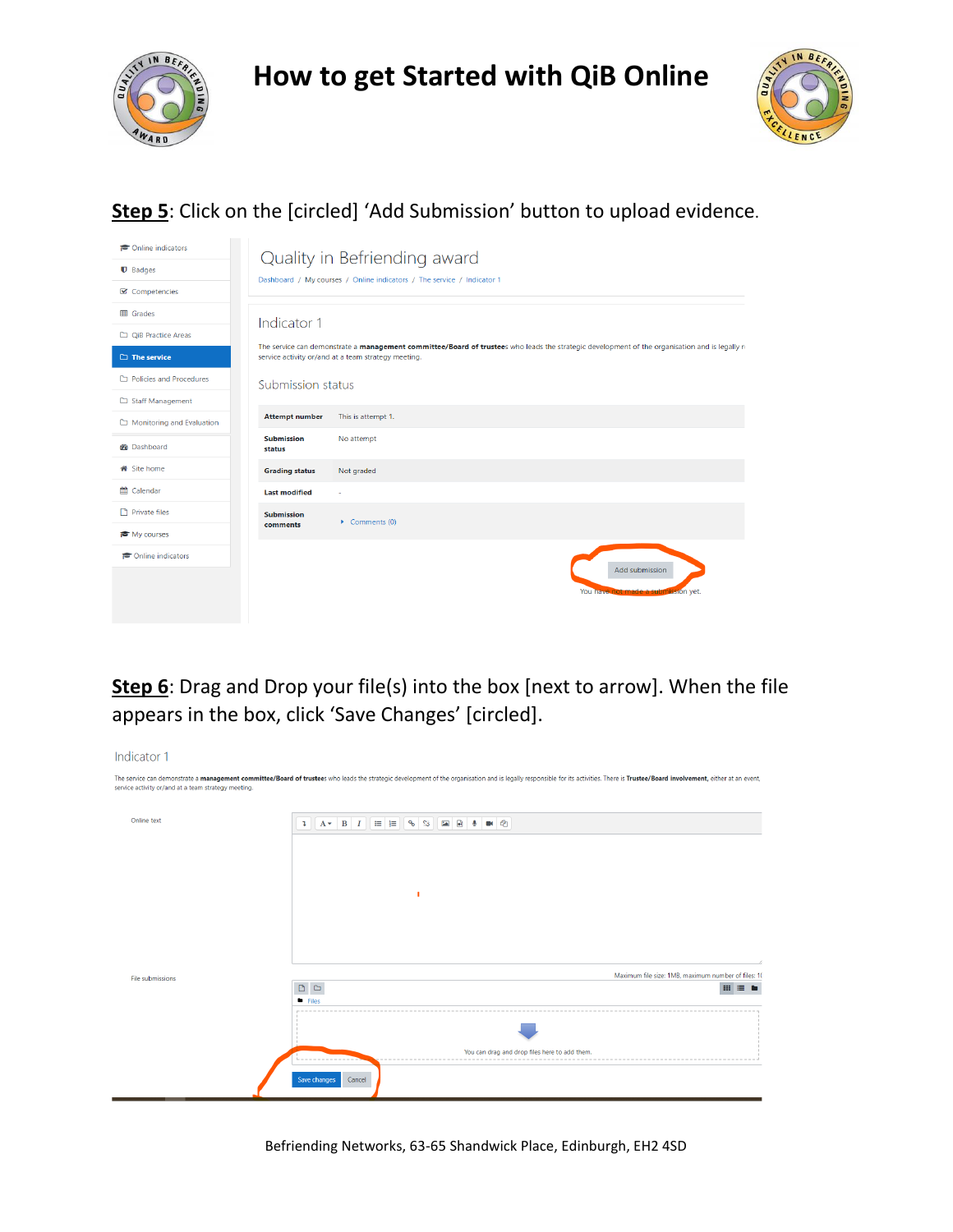



## **Step 7**: You may 'Edit submission'at any time **until** you are ready to 'Submit assignment' [circled], after which you will be **unable** to make changes

| Indicator 1                                                                                                                                                                                                                        |                                                                                                                                                                                                 |  |  |  |  |
|------------------------------------------------------------------------------------------------------------------------------------------------------------------------------------------------------------------------------------|-------------------------------------------------------------------------------------------------------------------------------------------------------------------------------------------------|--|--|--|--|
| The service can demonstrate a management committee/Board of trustees who leads the strategic development of the organisation and is legally responsible for its activities.<br>service activity or/and at a team strategy meeting. |                                                                                                                                                                                                 |  |  |  |  |
| Submission status                                                                                                                                                                                                                  |                                                                                                                                                                                                 |  |  |  |  |
| <b>Attempt number</b>                                                                                                                                                                                                              | This is attempt 1.                                                                                                                                                                              |  |  |  |  |
| <b>Submission</b><br>status                                                                                                                                                                                                        | Draft (not submitted)                                                                                                                                                                           |  |  |  |  |
| <b>Grading status</b>                                                                                                                                                                                                              | Not graded                                                                                                                                                                                      |  |  |  |  |
| <b>Last modified</b>                                                                                                                                                                                                               | Tuesday, 30 November 2021, 2:47 PM                                                                                                                                                              |  |  |  |  |
| <b>File submissions</b>                                                                                                                                                                                                            | <b>TEST PDF.pdf</b><br>30 November 2021, 2:47 PM<br>人                                                                                                                                           |  |  |  |  |
| <b>Submission</b><br>comments                                                                                                                                                                                                      | $\triangleright$ Comments (0)                                                                                                                                                                   |  |  |  |  |
|                                                                                                                                                                                                                                    | Edit submission<br>Remove submission<br>You can still make changes to your submission.<br>Submit assignment<br>Once this assignment is submitted you will not be able to make any more changes. |  |  |  |  |

**Step 8**: Repeat this process for each indicator.

**Step 9**: Once you have uploaded evidence/documents to complete one Practice Area, your organisation will be invoiced for the Assessment Fee. Once the invoice is paid, you will begin receiving feedback from your assessor through the online platform.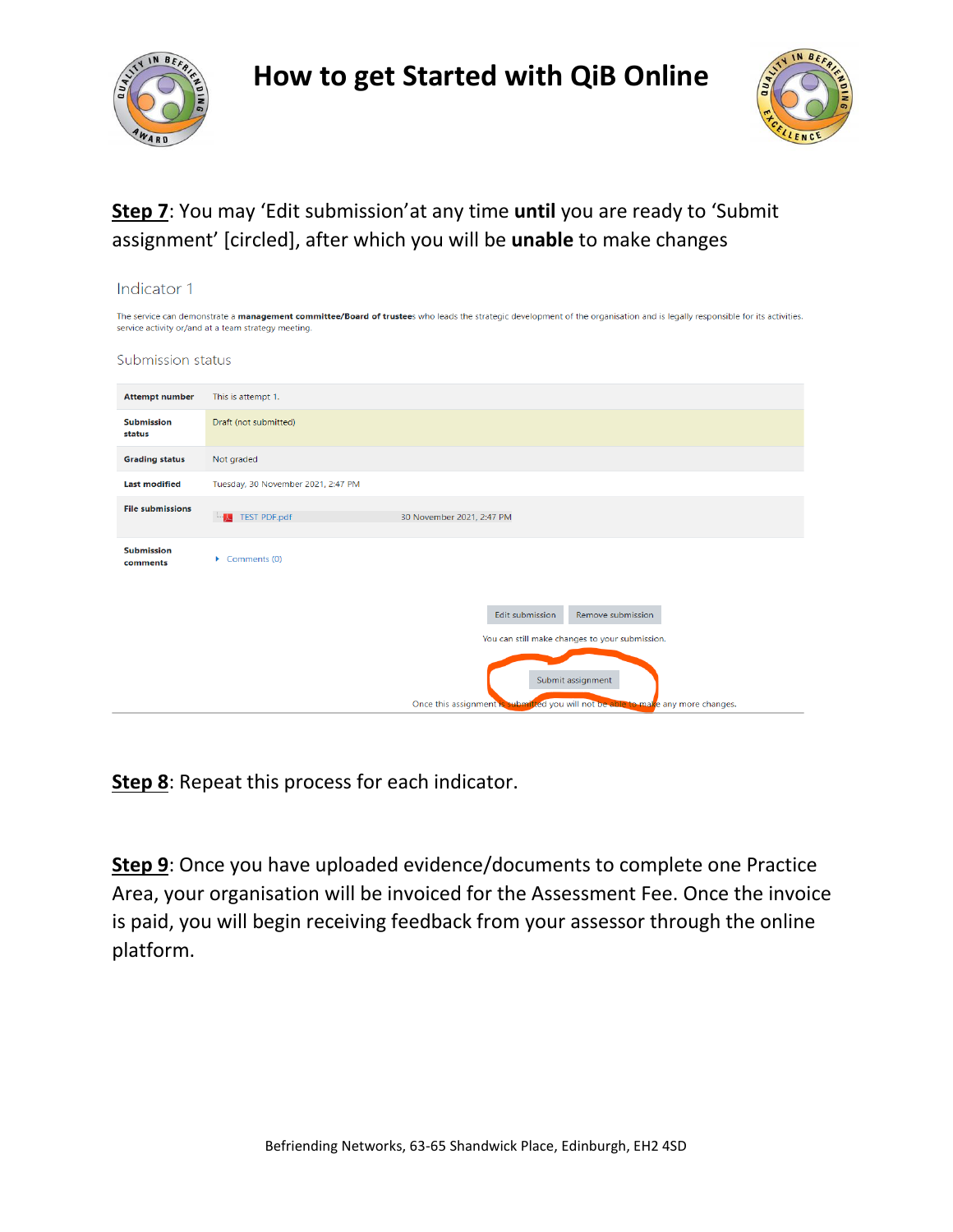



#### **APPENDIX 1**

### **GDPR compliance for evidence used**

Much of the evidence processed as part of a Quality in Befriending application contains no personal data, so is not subject to GDPR considerations. This is the case where you would be uploading policies, procedures or reports or information which is publicly available. In this case, there does not need to be any change.

Where the evidence you are using contains personal data or sensitive personal data about someone (employee, befriender, befriendee, family member, trustee, etc.), this needs to be redacted to the point at which the person can no longer be identified by the assessor. **In practice, to ensure evidence still meets the requirements of QiB, but remains GDPR compliant, this would mean checking that redaction has removed address, date of birth, full name, email, while leaving a single initial in place**, this will help the assessor understand that two or more documents relate to the same individual, while anonymising the person in question. Care should be taken with the redaction to ensure that a document recording information about Person A, which is redacted as suggested above, does not also contain the names of others in the case notes, which would help make the individuals, including Person A, identifiable. For example: